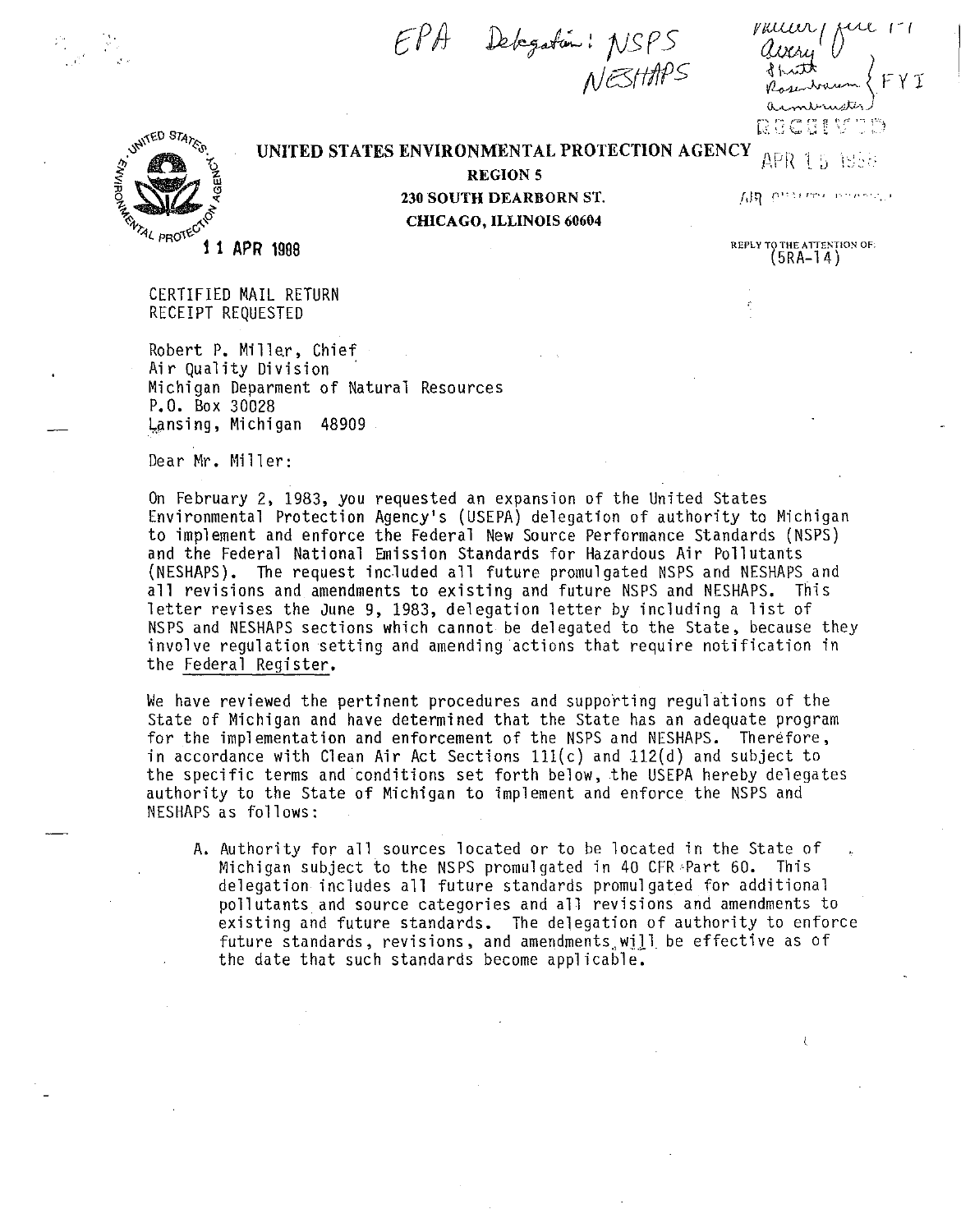- B. Authority for all sources located or to be located in the State of Michigan subject to the NESHAPS promulgated in 40 CFR Part 61, except Subparts B, H, I and K related to radionuclides. This delegation includes all future standards promulgated for additional pollutants and source categories and all revisions and amendments to existing and future standards. The delegation of authority to enforce future standards, revisions, and amendments **will** be effective as of the date that such standards become applicable.
- C. This delegation of authority for NSPS and NESHAPS supersedes the previous statewide delegations of November 5, 1975, March 29, 1982, and June 9, 1983, and is subject to the following terms and conditions:
	- 1. Upon approval of the Regional Administrator of Region V, the Executive Secretary of the Michigan Air Pollution Control Commission may subdelegate this authority to implement and enforce the NSPS and NESHAPS to other air pollution control authorities in the State, when such authorities have demonstrated that they have equivalent or more stringent programs in force.
	- 2. The State of Michigan will at no time grant a waiver of compliance with NSPS or NESHAPS, except as provided for in 40 CFR 61.11. The State of Michigan may grant variances from State standards which are more stringent than the NSPS or NESHAPS, so long as the variances do not prevent compliance with the NSPS or NESHAPS.
	- 3. The Federal regulations in 40 CFR Parts 60 and 61, as amended, do not have provisions for granting waivers by class of testing requirements or variances, hence this delegation does *not* convey to the State of Michigan authority to grant waivers by class of testing requirements or variances from NSPS or NESHAPS regulations. Michigan may waive a performance test or specify the use of a reference method with minor changes in methodology under 40 CFR 60.B(b) on a case-by-case basis, and with respect to 40 CFR 61.14, may on a case-by-case basis approve minor modifications to sampling procedures or equipment that affect single sources. However, the State must inform USEPA of such actions within 30 days.
	- 4. The State of Michigan will utilize the methods specified in appendices and Subparts of 40 CFR Parts 60 and 61 in performing source tests pursuant to the regulations.

**Incommentation** 

l !

1<br>1910 - 1910<br>1911 - 1912 - 1914<br>1915 - 1916 - 1916 - 1916 - 1916 - 1916 - 1916 - 1916 - 1916 - 1916 - 1916 - 19 ! **I** II il i. ! . ii

II l l I I!

**Inconstruction** 

**in the concept of the context** of the concept of the concept of the concept of the concept of the concept of the concept of the concept of the concept of the concept of the concept of the concept of the concept of the con '

'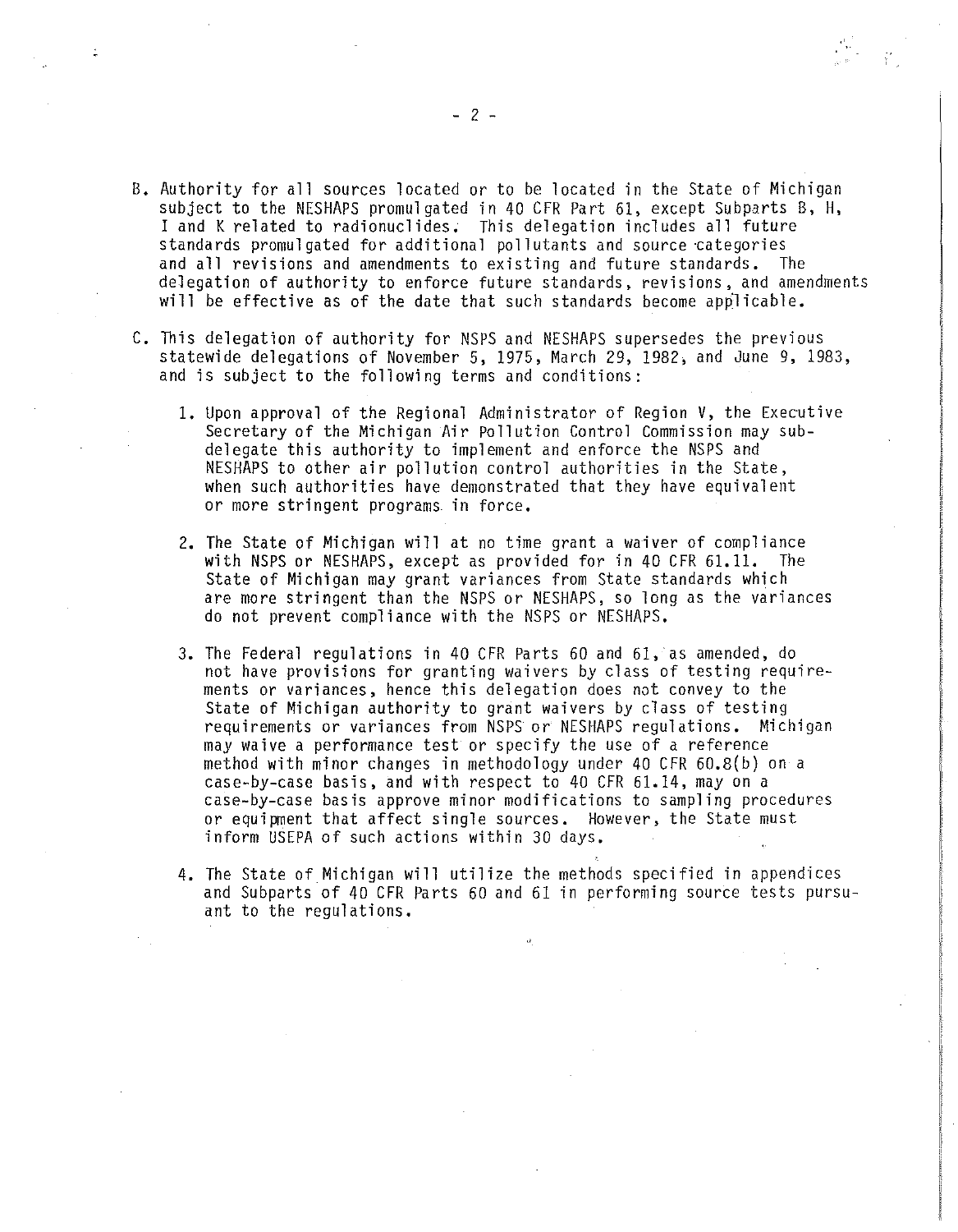$\begin{array}{c} \displaystyle \frac{2\pi}{\pi} \int\limits_{-\infty}^{\infty} \frac{d\mu}{\mu} \, d\mu \, d\mu \end{array}$ 

- 5. Enforcement of NSPS and NESHAPS in the State of Michigan will be the primary responsibility of the State of Michigan. Enforcement shall be consistent with USEPA's "Timely and Appropriate" guidance. If, after appropriate discussion with the Air Quality Division, the Regional Administrator determines that a State procedure for implementing and enforcing NSPS or NESHAPS is not in compliance with Federal regulations (40 CFR Parts 60 or 61), or is not being effectively carried out, this delegation will be revoked in whole or in part. Any such revocation shall be effective as of the date specified in a Notice of Revocation to the Chief of the Air Quality Division.
- 6. The Air Quality Division and the USEPA Region V will develop a system pf communication for the purpose of insuring that each office is informed on: (a) the current compliance status of subject sources in the State of Michigan; (b) the interpretation of applicable regulations; (c) the description of sources and source inventory data; and (d) the decisions the State makes where the State is delegated certain discretionary authority in the following sections: 40 CFR  $60.8(b)(4)$ , 40 CFR  $60.8(c)$ , 40 CFR 60.46(b), 40 CFR 60.46(d), and 40 CFR 61.154(b). Except for the provisions of 40 CFR 61.146 concerning asbestos demolition and renovation, the reporting and notification provisions in 40 CFR Parts 60 and 61, requiring industry to make submissions to the USEPA, are met by sending such submissions to the State. The State will make available this information to the USEPA on a case-by-case basis. Information required by 40 CFR 61.146 must be submitted to both USEPA and MDNR.

The Air Quality Division's annual report, submitted to USEPA pursuant to 40 CFR Part 51, will include information relating to the status of sources subject to 40 CFR Parts 60 and 61. Such information will include the name, address, type and size of each facility, date facility commenced operation, date of most recent.stack test, compliance status of facility, enforcement actions initiated, surveillance action undertaken for each facility and results of reports relating to emissions data.

7. Prior USEPA concurrence is to be obtained on any matter involving the interpretation of Sections 111 or 112 of the Clean Air Act or 40 CFR Parts 60 and 61 to the extent that implementation, administration, or enforcement of these sections have not been covered by determinations or guidance sent to the Air Quality Division. All applicability determinations, including those submitted under 40 CFR 60.5 and 61.06, which have not been specifically treated in the Compendium of Applicability Determinations issued by USEPAare reserved for USEPA.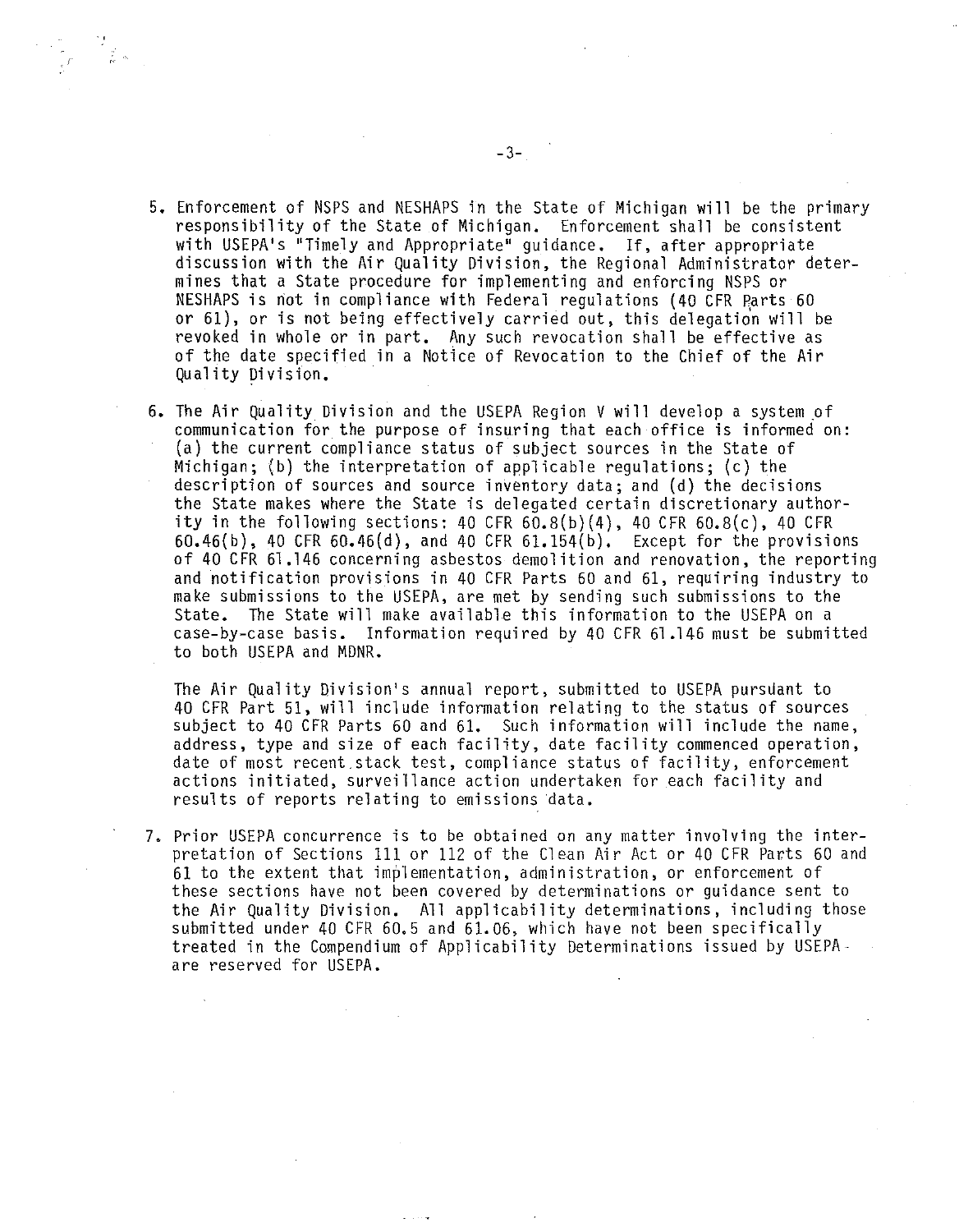- 8. If the State of Michigan determines that a violation of a delegated NSPS or NESHAPS exists, the Air Quality Division shall, within 30 days of detection of the violation, notify USEPA, Region V of the nature of the violations, together with a brief description of the State's efforts or strategy to secure compliance. Furthermore, if the State determines that it is unable to enforce a NSPS or NESHAPS standard, the State shall immediately notify USEPA, Region V. This delegation in no way limits the Administrator's concurrent enforcement authority as provided in Sections  $111(c)(2)$  and  $112(d)(2)$  of the Clean Air Act.
- 9. In addition to any future provision which may be cited in forthcoming NSPS and NESHAPS which cannot be delegated, the Administrator retains authority for the regulation setting or amending aspects of: (1) those sections of the NSPS and NESHAPS listed in Appendix A and Appendix B, respectively; (2) approval of equivalency for design, equipment, work practice, operational standard or combinations thereof, pursuant to Section lll(h) or Section 112(e) of the Clean Air Act; and (3) for the granting of an innovative technology waiver pursuant to Section  $111(j)$  of the Clean Air Act. The State is delegated the authority for implementing such decisions made by the Administrator.
- 10. If the State of Michigan determines that for any reason, including budget reductions, it is unable to administer any new NSPS or NESHAPS, the Chief of the Air Quality Division will notify the Regional Administrator. Upon such notification by the State, the primary enforcement responsibility for such new standards will return to the USEPA.

A notice announcing this delegation will be published in the Federal Register in the near future. This delegation becomes effective as of the date of this letter and, unless the USEPA receives written notice from the Air Quality Division of objections within 10 days of the receipt of this letter, it will be deemed that the State has accepted all the terms and conditions of this delegation.

We trust that this amended delegation will provide for a more efficient NSPS and NESHAPS enforcement program in Michigan.

 $\mathcal{L}$ gar 11 · Prudiwic Sincerely your Valdas V. Adamkus Regional Administrator Enclosure